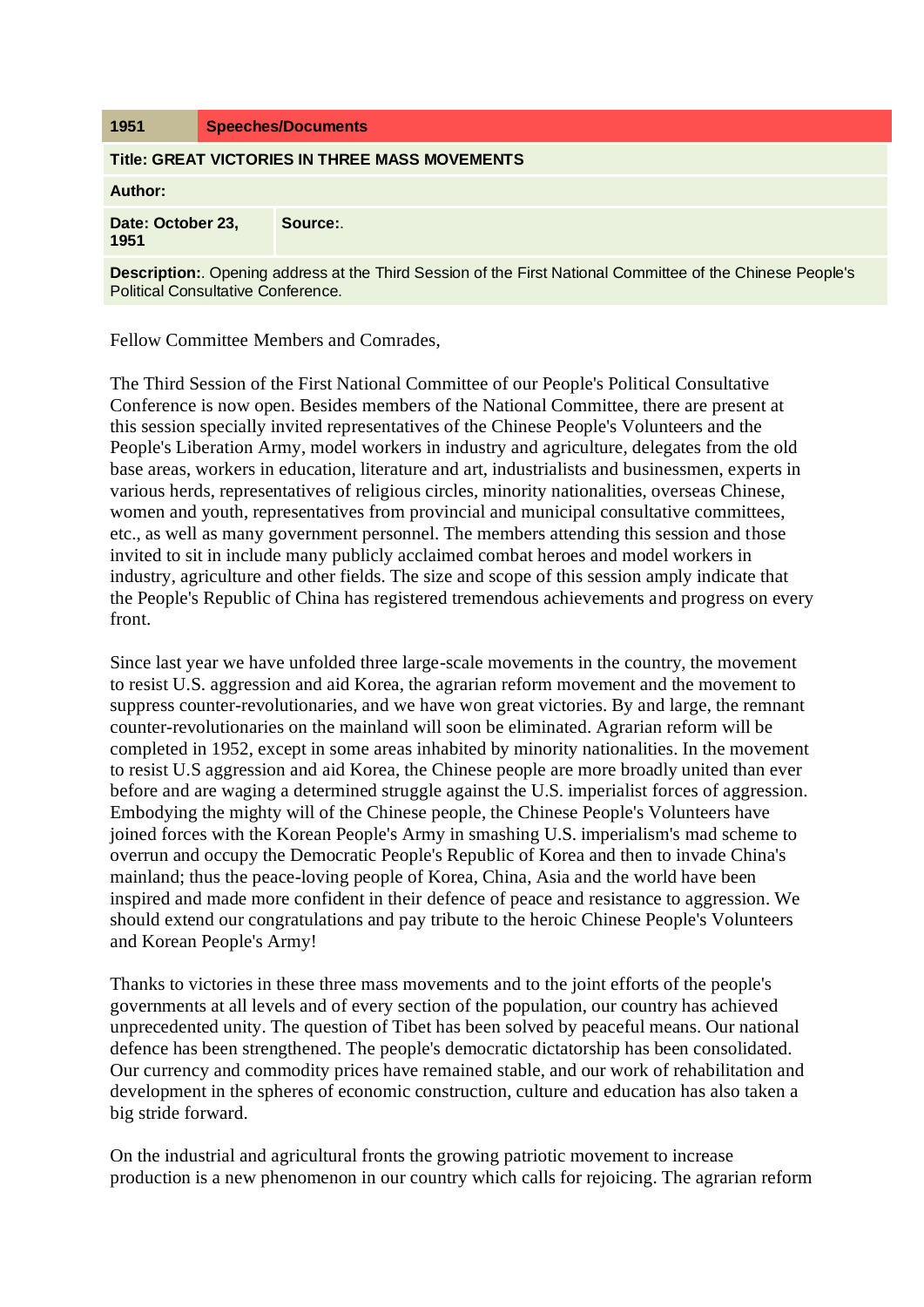in the countryside and the democratic reform in factories and other enterprises enable our workers and peasants both to display tremendous enthusiasm in their patriotic efforts to increase production and to improve their material and cultural life. If we are good at uniting with the workers and peasants, educating and relying on them, there is bound to be a nationwide upsurge in the patriotic movement to increase production.

On our cultural and educational front and among all types of intellectuals, a movement for self-education and self-remoulding is unfolding on a broad scale in accordance with the principles laid down by the Central People's Government, and this too is a new phenomenon in our country which calls for rejoicing. At the close of the Second Session of the National Committee I suggested the use of criticism and self-criticism in self-education and selfremoulding. This suggestion is being steadily translated into action. Ideological remoulding, primarily that of all types of intellectuals, is an important condition for the completion of democratic reforms in all fields and the gradual industrialization of our country. We therefore wish still greater successes to the movement for self-education and self-remoulding as it goes steadily forward.

All facts prove that this system of ours, the people's democratic dictatorship, is vastly superior to the political systems of the capitalist countries. Under this system, the people of our country are able to tap their inexhaustible strength. And such strength is invincible before any enemy.

The great struggle to resist U.S. aggression and aid Korea is going on and must go on until the U.S. government is willing to come to a peaceful settlement. We have no intention of encroaching on any country; it is aggression against our country by the imperialists that we oppose. As everyone knows, the Chinese people would not be fighting the U.S. forces if they had not occupied our Taiwan, invaded the Democratic People's Republic of Korea and pushed on to our northeastern borders. But since the U.S. aggressors have launched their attack against us, we cannot but raise the banner of resistance to aggression. This is absolutely necessary and perfectly just, and the whole nation understands that it is so. To press on with this struggle, which is as necessary as it is just, we must continue to stiffen our efforts in resisting U.S. aggression and aiding Korea and must increase production and practice economy to support the Chinese People's Volunteers. This is the central task of the Chinese people today and accordingly the central task of our present session.

We have long been on record as maintaining that the Korean question should be settled by peaceful means, and this is still our position. If the U.S. government is willing to settle the question on a fair and reasonable basis instead of undermining and obstructing the progress of the negotiations in various underhand ways as it has done in the past, it will be possible for the Korean armistice negotiations to be concluded successfully; otherwise it will be impossible.

In the two years since the founding of the People's Republic of China, we have won great victories in all fields of work. We have won these victories by relying on all the forces that can be united. Within the country, we have relied on the firm unity of all the nationalities, democratic classes, democratic parties, people's organizations and patriotic democrats under the leadership of the working class and the Communist Party. Internationally, we have relied on the firm unity of the camp of peace and democracy headed by the Soviet Union and on the profound sympathy of the peace loving people throughout the world. Hence our great victories in all spheres of work, which was not what our enemies had expected. Our enemies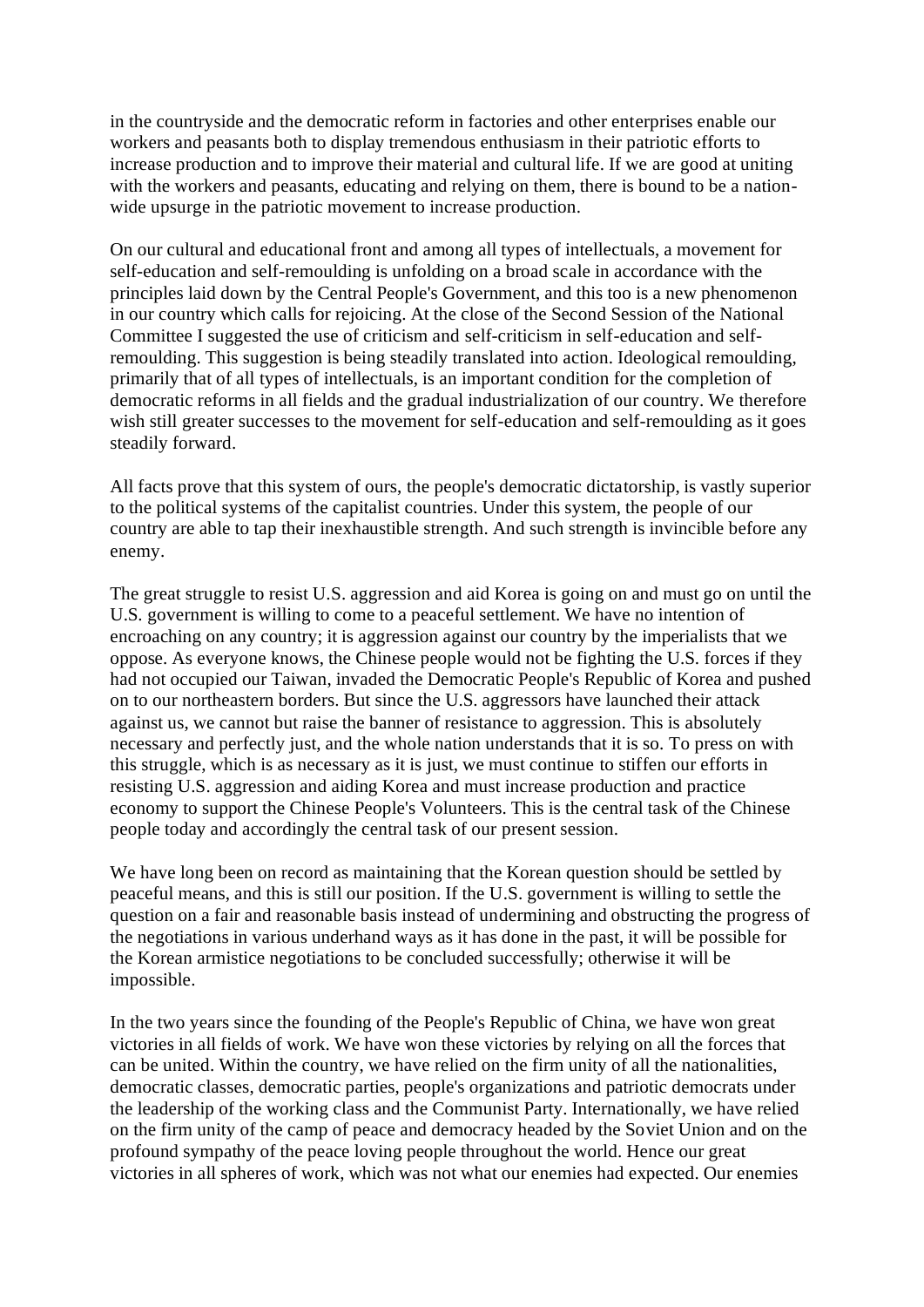thought that since the new-born People's Republic of China was faced with a lot of difficulties and since on top of that they were launching a war of aggression against us, we would not be able to overcome our difficulties or deal counter-blows to the aggressors. Contrary to their expectation, we have proved able to overcome our difficulties, deal counter-blows to the aggressors and win great victories. Our enemies are short-sighted, they fail to realize that our great domestic and international unity is strong and that the founding of the People's Republic of China has once and for all put an end to the days when the Chinese people could be bullied by foreign imperialists. Nor do they realize that the birth of the socialist Soviet Union, the People's Republic of China and the People's Democracies, the firm unity between the two great countries of China and the Soviet Union anchored in the Treaty of Friendship, Alliance and Mutual Assistance, the firm unity of the entire camp of peace and democracy and the profound sympathy of the peace-loving people of the world for this great camp have ended for good the era in which imperialism could dominate the world. Our enemies fail to see all this and still want to bully the People's Republic of China and dominate the world. But, comrades, I can say with confidence that their design is futile, crazy, impossible of achievement. Contrary to their thinking, the People's Republic of China will brook no bullying, the great peace camp headed by the Soviet Union will brook no encroachment, and the peace-loving people of the world will not be deceived. Comrades, the victory of the great October Socialist Revolution has made it certain that the people of the world will win victory, and today this prospect becomes nearer and more certain with the birth of the People's Republic of China and the People's Democracies. It is true that, in the historical period following World War I and the October Revolution in Russia, three imperialist states -- Germany, Italy and Japan - made attempts to dominate the world; this happened before the founding of the People's Republic of China and the People's Democracies. But what came of it? Didn't the attempts of the three imperialist states prove to be futile and crazy? Didn't the results turn out to be just the opposite of what they wanted? Didn't the imperialists who aimed at domination get struck down themselves? Today things are entirely different; the great People's Republic of China has been founded, the People's Democracies have been established, the level of political consciousness of the people of the world has been raised, the struggle for national liberation has been surging ahead all over Asia and in North Africa, the strength of the imperialist bloc as a whole has been profoundly weakened and, what is of vital importance, the strength of the Soviet Union, our closest ally, has been greatly enhanced. In these circumstances, isn't the outcome quite predictable if any imperialist country tries to follow in the footsteps of the three aggressors, Germany, Italy and Japan? In a word, the world from now on must be a world that belongs to the people, with the people of each country governing themselves, and definitely not a world where imperialism and its lackeys can continue to ride roughshod. I hope that the people of our country will closely unite, that they will closely unite with our ally the Soviet Union, with all the People's Democracies and with all nations and peoples of the world that sympathize with us, and march forward to victory in the struggle against aggression, to victory in building our great country, to victory in the defence of a lasting world peace. Comrades, I am confident that, so long as we do all this, victory will decidedly be ours.

Opening Speech of the Third Meeting of the First National Committee of the CPPCC (October 23, 1951)

Source: RMRB ( Oct 24, 1951), 1. Other Chinese Texts: XHYB, 11 ( Nov 25, 1951), 4-6; Zhengxie san ci, pp. 1-5; RMSC ( 1952), pp. 163-164; Xuanji, V, pp. 48-52; XHBYK, 22 ( Nov 1958), 2 (excerpt). Available English Translations: NCNA, Daily Bulletin, 395 ( Oct 24, 1941), 1-2; CB, 130 ( Oct 25 1951), 1-4; SW, V, pp. 59-63; K. Fan ( 1972), pp. 96-101; NCNA, Daily Bulletin, 442 ( Jan. 2, 1952), 2 (excerpt).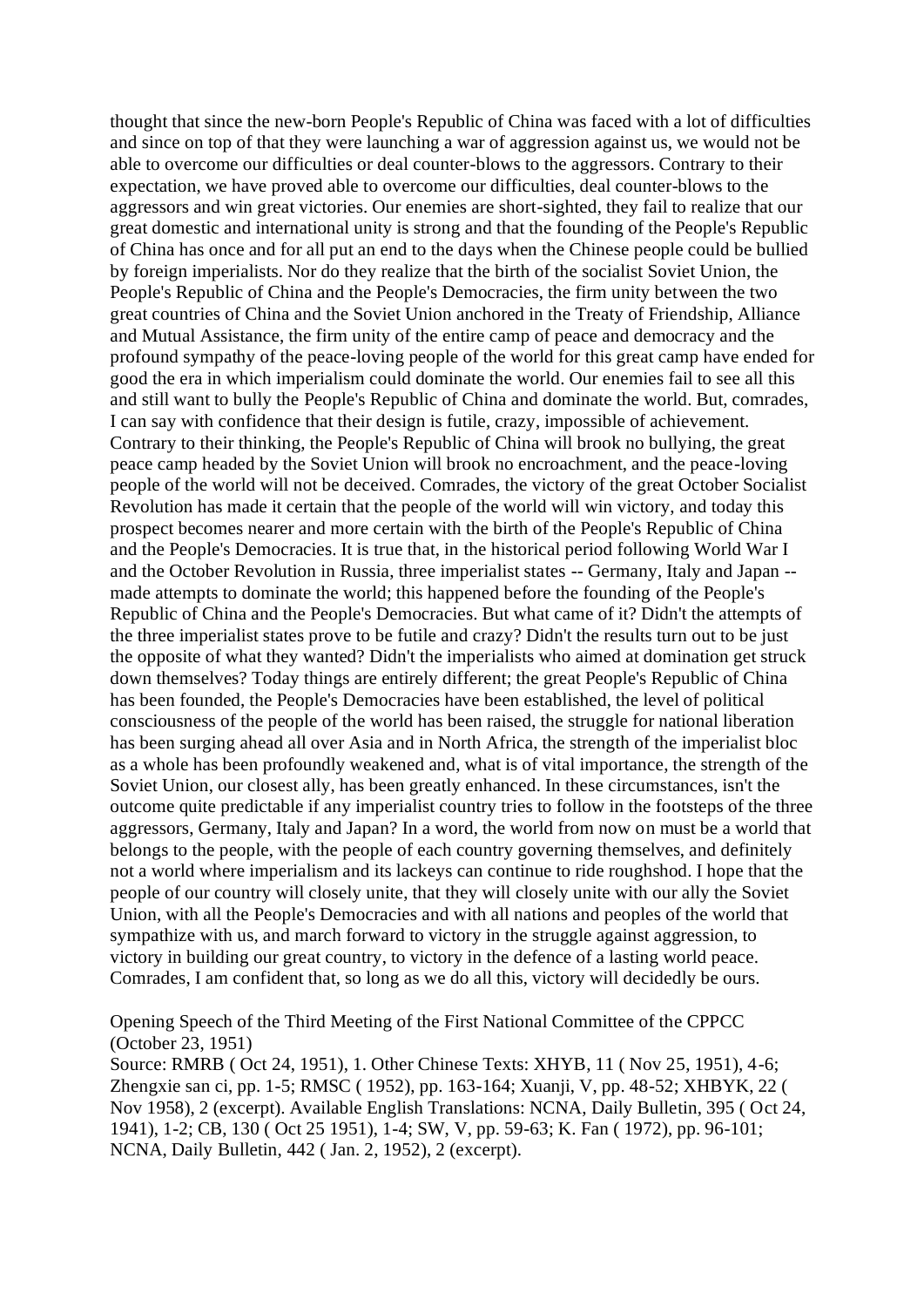The Third Meeting of the First National Committee of the CPPCC was held Oct. 23-Nov. 1, 1951 in Beijing. The main points on the agenda were (1) the movement to Resist U.S. Aggression and Aid Korea; (2) the land reform program, and (3) the suppression of counterrevolutionaries. For more on this meeting see K. Lieberthal ( 1976), pp. 55-56. Committee members, comrades:

The Third Meeting of the First National Committee of our People's Political Consultative Conference is now in session. At this meeting, in addition to the members of the National Committee, we also have among us, by invitation, [members of] the Chinese People's Volunteers, 1 the People's Liberation Army, model laborers of industry, model workers of agriculture, representatives of the old [revolutionary] bases, 2 persons engaged in educational work and in literary and artistic work, industrialists and business people, experts in all fields, and representatives of the religious circles, of the minority nationalities, of the overseas Chinese, 3 of women, of youth, of the provincial and municipal consultative conferences, 4 and of [various] other circles. Besides all these, we also have with us many working personnel in the government. Among the participants and attendants there are many who have been recognized by the people as combat heroes, model laborers, and exemplary workers. The scale of our present meeting fully reflects the fact that the People's Republic of China has achieved great accomplishments and progress on every front.

In the past year, three large-scale movements were unfolded in our country --the Movement to Resist U.S. Aggression and Aid Korea, the land reform movement, and the movement to suppress counterrevolutionaries. Great victories have been achieved. The remnants of the counterrevolution on the mainland will soon be fundamentally eliminated. And as for land reform, it will be completed in 1952, except in the areas inhabited by minority nationalities. In the Movement to Resist U.S. Aggression and Aid Korea, the entire Chinese people are united on an unprecedentedly extensive scale to carry on a resolute struggle against the aggressive forces of American imperialism. The Chinese People's Volunteers, representative of the great determination of the Chinese people, have stood shoulder to shoulder with the People's Army of Korea and shattered the American imperialists' maniacal schemes of invading and occupying the Democratic People's Republic of Korea and thence invading the Chinese mainland. By doing so, they have encouraged the peace-loving people of Korea, China, Asia, and of all the world and have enhanced their confidence in defending peace and resisting aggression. We should express our congratulations and respect to the valiant Chinese People's Volunteers and the Korean People's Army.

As a result of the victories already achieved in these three aforementioned great movements and the concerted efforts at all levels of the People's Government and people of all walks of life, our country has now attained unprecedented unification. The Tibetan question has already been solved by peaceful measures, 5 and the national defense forces have been strengthened. The people's democratic dictatorship has been consolidated. Meanwhile our finances and the prices of commodities have continued to remain stable, and our work of restoring and developing our economic construction and our cultural and educational affairs has also taken a big step forward.

On the industrial and agricultural fronts, the patriotic movement for increasing production is in the process of developing. 6 This is a novel prospect in our country that is worth celebrating. Since land reform has been carried out in the rural areas and since democratic reforms have been implemented in industrial enterprises, workers and peasants have gained the opportunity to develop their tremendous initiative for a patriotic [movement to] increase production and to improve their material and cultural lives. As long as we are effective at uniting with the workers and the peasants and at educating and relying on them, our country is bound to witness a widespread and rising patriotic movement for increasing production.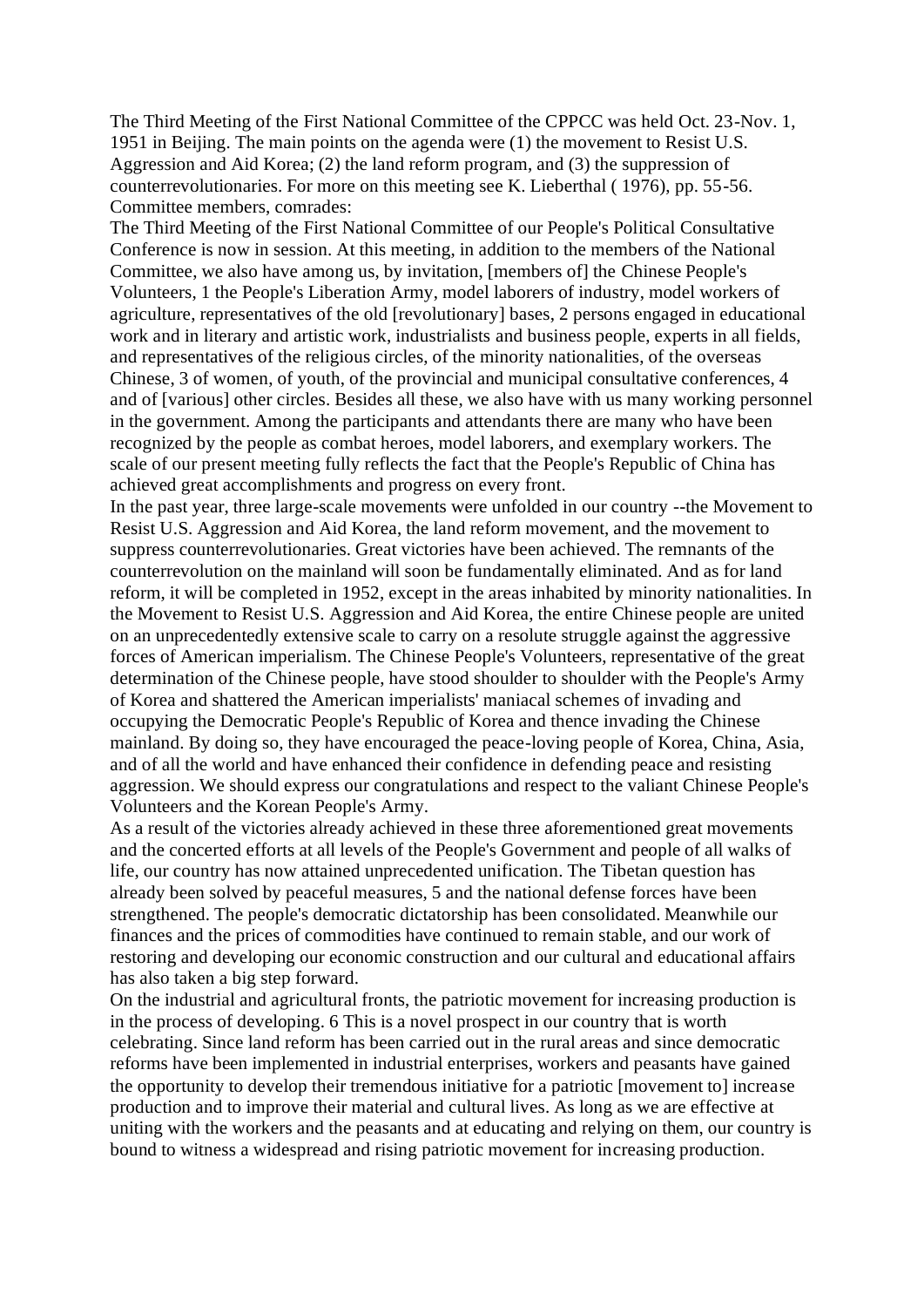On our country's cultural and educational front, and among all types of intellectuals, a movement of self-education and self-reform has been extensively developed in accordance with the policies of the Central People's Government. 7 This, too, is a novel prospect in our country that is worth celebrating. At the closing of the Second Meeting of the National Committee 8, I proposed carrying out self-education and self-reform by means of criticism and self-criticism. Today, this proposal has been transformed step by step into reality. Ideological transformation, first and foremost the ideological transformation of all types of intellectuals, is one of the major conditions for our country to thoroughly implement democratic reforms in all areas and to gradually carry out industrialization. Therefore, let us project into the future our best wishes for even greater successes in the self-education and self-reform movement as it steadily advances.

All the facts prove that our system of people's democratic dictatorship is far superior to the political system in capitalist countries. On the basis of this sort of system, our country's people are capable of exerting their limitless and inexhaustible energies; such strength cannot be overcome by any enemy.

The great Movement to Resist U.S. Aggression and Aid Korea is still going on and must continue until the government of the United States is willing to settle the matter peacefully. We do not want to invade any country; we are simply opposing imperialist aggression against our country. Everybody knows that if American forces had not invaded our Taiwan, attacked the Democratic People's Republic of Korea, and fought their way to our northeastern frontiers, the people of China would not be fighting with American troops. Nevertheless, since the American invaders had already begun to assault us, we had no choice but to raise the banner of anti-aggression; this was absolutely necessary and entirely justified, and all the people of the country have understood this necessity and justification. In order to continue to persist in this necessary and justified struggle, we will have to continue to strengthen the work of the Movement to Resist U.S. Aggression and Aid Korea, to increase production, and to practice strict economy so as to support the Chinese People's Volunteers. This is the central task of the Chinese people today and is therefore also the central task of this meeting. We have expressed our opinion at an early stage that the problem of Korea should be settled by peaceful means. Our opinion now is still the same. As soon as the American government is willing to settle the problem on a just and reasonable basis, and does not employ all sorts of disgraceful means to destroy and obstruct the progress of negotiations as it has done in the past, the negotiations to stop hostilities in Korea can still be successful. Otherwise there can be no success.

In the two years since the founding of the People's Republic of China, we have achieved great victories in all areas of our work. We have secured these victories only by relying on all forces with which it was possible for us to unite. At home we relied on the consolidation and unity of all the nationalities, all the democratic classes, all the democratic parties, all the people's organizations, and all the patriotic democratic personages under the leadership of the working class and the Communist Party. 9 In the international sphere we relied on the consolidation and unity of the camp for peace and democracy led by the Soviet Union and on the profound sympathy of the peace-loving people of all the countries in the world. For these reasons we have secured great victories in all areas of our work. This is something that was not foreseen by our enemies. Our enemies believed that since numerous difficulties confronted the newborn People's Republic of China and since they had launched an aggressive war against us, we would not be able to overcome our own difficulties or to deal counterblows to the aggressors. That we were actually able to overcome our own difficulties, to make counterattacks against the aggressors, and moreover to achieve great victories was beyond their expectation. Our enemies are shortsighted and shallow. They cannot perceive the strength derived from our great domestic and international unity and fail to see that the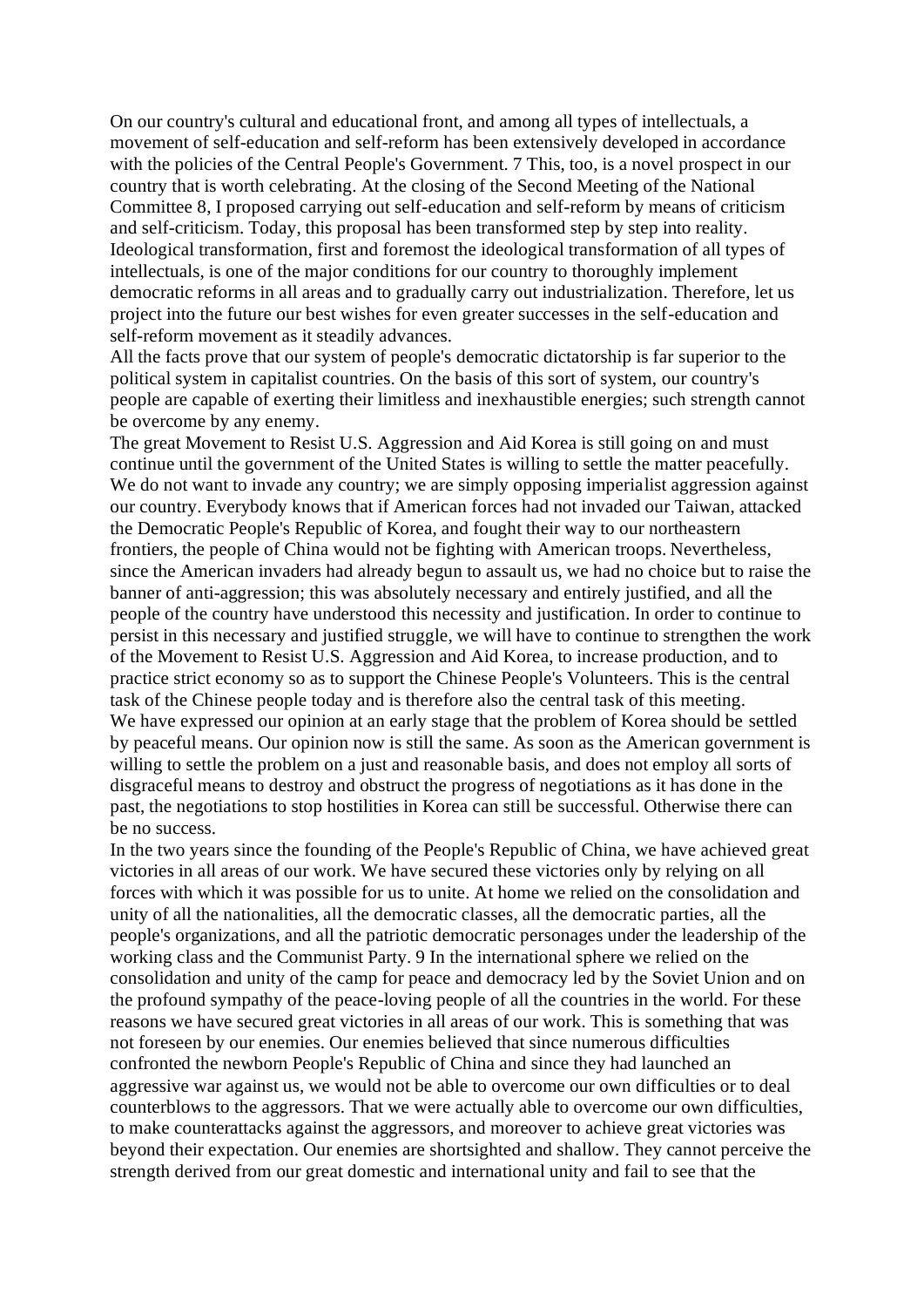founding of the People's Republic of China proclaimed once and for all the end of the era of the Chinese people's subjugation by foreign imperialism. They also fail to see that the founding of the socialist Soviet Union, the founding of the People's Republic of China, the founding of all the People's Democracies, 10 the consolidation and unity of the two great countries, China and the Soviet Union, on the basis of the Treaty of Friendship, Mutual Assistance and Alliance, 11 the consolidation and unity of the entire camp for peace and democracy, and the profound sympathy that the broad masses of peaceful people of all countries in the world hold for this great camp have proclaimed once and for all the end of the era of imperialist hegemony over the world. Our enemies are unable to see these things; they still want to bully the People's Republic of China and to dominate the world. However, comrades, I can assure you that their ideas are fanatical, vain, and will not achieve their purpose. On the contrary, the People's Republic of China cannot be bullied, the great camp for peace led by the Soviet Union cannot be encroached upon, and the peaceful people of the world cannot be deceived. Comrades, ever since the victory of the great socialist October Revolution of the Soviet Union, [the stage has been] set for the triumph of the people in the world. Today, owing to the founding of the People's Republic of China and the founding of all the People's Democracies, this situation has been developed and consolidated. To be sure, during the historical period following the First World War and the Russian October Revolution, there was the fact that three imperialist countries, Germany, Italy and Japan, tried to establish hegemony over the world. This fact took place before the founding of the People's Republic of China and the founding of many People's Democracies. However, what were the consequences? Has it not already been proven that the designs of these three imperialist countries were maniacal and in vain? Were the results not precisely the reverse [of their designs]? [Were not] the imperialists who wished to establish a hegemony the ones who suffered the consequences of defeat? Now the situation is completely different; the great People's Republic of China has been established, and many People's Democracies have been established, the level of the consciousness of the people around the world has been raised, struggles for national liberation in the whole of Asia and North Africa are growing vigorously, and the forces of the entire imperialist system have been greatly weakened. Another crucial fact is that the strength of the Soviet Union, our closest ally, has greatly increased. At a time like this, if there are imperialist countries which attempt to tread again the old path taken by the three former aggressors, Germany, Italy and Japan, won't the consequences be absolutely predictable? In short, in one sentence, the world from now on must be a world of the people, the countries of the world must be governed by the people of the countries themselves, and it must no longer be a world tyrannized by imperialists and their running dogs. I hope that the people of our country will solidly unite among themselves as well as with our ally the Soviet Union, solidly unite with all the People's Democracies, with all the nations and peoples of the world that sympathize with us, and continue to march forward in the direction of victory in the struggle against aggression, victory in constructing our great country, and victory in the defense of lasting peace in the world. Comrades, if we do this, I believe our victory is ensured. **Notes** 

1. See text Oct. 8, 1950(2), note 1.

2. See text Aug. 5, 1951, source note.

3. Overseas Chinese (huaqiao) are people of Chinese ancestry who reside in countries other than China or Hong Kong or Macao. Overseas Chinese, regardless of their separate citizenship, were given a single bloc appointed representation in the CPPCC.